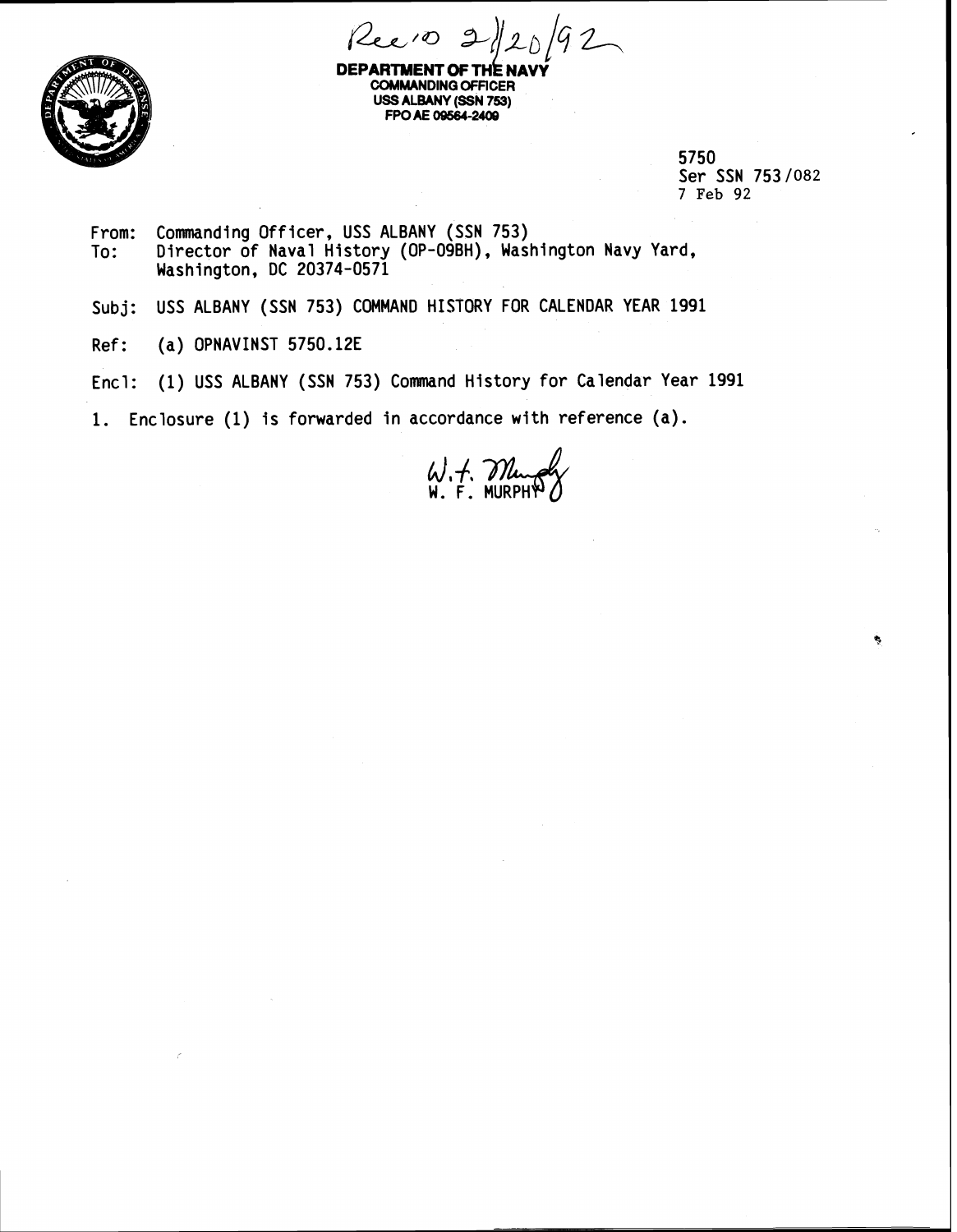**USS ALBANY (SSN 753) Command Historv for Calendar Year 1991** 

## **1. Command Composition and Oraanization:**

**a. Mission:** 

**(1) USS ALBANY (SSN-753), the 43rd ship of the Los Angeles class, represents the "New Flight" 688 class submarine. It is the most advanced undersea vessel of its type in the world. ALBANY employs the use of retractable bow planes to replace the traditional fair water planes. This allows for less drag at high speeds and better sonar characteristics. Its mission is to seek out and destroy enemy ships, and in particular, submarines in order to prohibit the employment of such forces in the attack and destruction of U. S. or allied targets.** 

**(2) USS ALBANY IS approximately 360 feet long and displaces approximately 6900 tons of seawater when submerged. In addition to being faster than her predecessors, USS ALBANY has the capability to vertically launch tomahawk cruise missiles. This added capability is provided by twelve vertical launch tubes in the bow. ALBANY carries a crew of 141 (14 officers and 127 enlisted men), all specialists in their respective fields.** 

- **b. Organizational Structure:** 
	- **(1) Immediate Senior Commands:**

**Secretary of the Navy** - **H. Lawrence Garrett, I11**  Chief of Naval Operations - ADM Frank B. Kelso, II **Commander in Chief, U. S. Atlantic Fleet** - **ADM Paul F. Miller Assistant CNO (Undersea Warfare)** - **VADM Roger F. Bacon Commander Submarine Force,** U. **S. Atlantic Fleet** - **VADM H. G. Chiles Jr. Commander, Submarine Group SIX** - **RADM Thomas A. Meinicke Commander, Submarine Squadron SIX** - **CAPT G. D. Jensen Commanding Officer, USS ALBANY (SSN 753)** - **CDR William F. Murphy** 

**(2) Permanent Duty Station: Norfolk, Virginia.** 

**2. Chronoloav:** 

| <u>Dates</u> |                 |  |  | Event                                                               |
|--------------|-----------------|--|--|---------------------------------------------------------------------|
|              | 01 Jan - 29 Aug |  |  | Post Shipyard Availability<br>Post Overhaul Reactor Safeguards Exam |
|              | 29 Aug - 30 Aug |  |  | Sea Trials                                                          |
|              | 30 Aug - 03 Sep |  |  | Inport Norfolk Virginia                                             |
|              | 31 Aug          |  |  | Change from Submarine Squadron EIGHT to Submarine<br>Squadron SIX   |
|              | 03 Sep - 05 Sep |  |  | Underway - Enroute Fort Lauderdale, Florida                         |
|              | 05 Sep - 12 Sep |  |  | Inport, Fort Lauderdale, Florida                                    |
|              | 12 Sep - 23 Sep |  |  | Enroute Norfolk, Virginia                                           |

**Encl (1)**